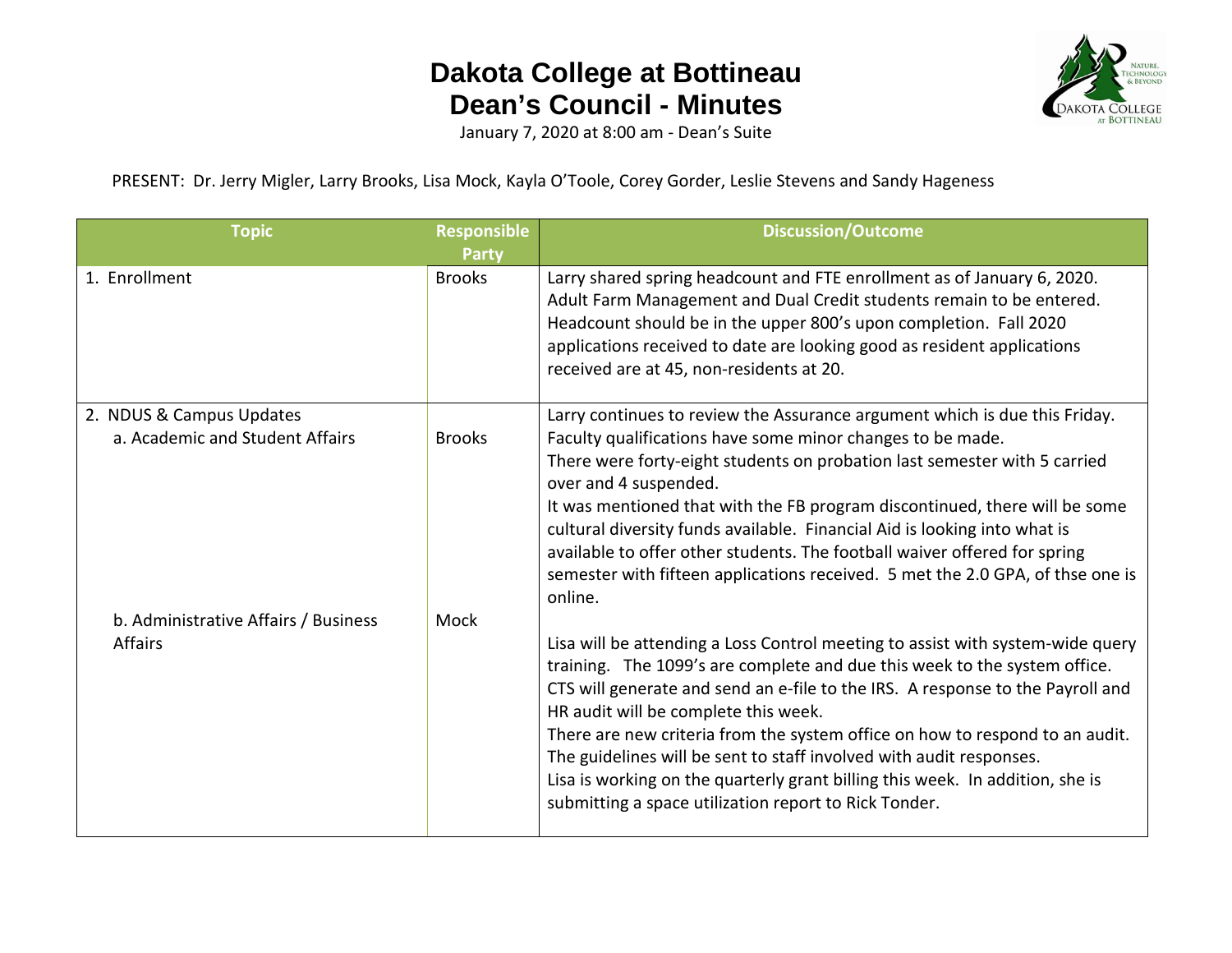

| d. Distance Education Council/Distance | O'Toole  | The Business Office is working with Financial aid to push up the distribution          |
|----------------------------------------|----------|----------------------------------------------------------------------------------------|
| Ed. and Academic Support Services      |          | deadline a day earlier. Lisa Anderson will be out on January 30 <sup>th</sup> .        |
|                                        |          | Resignation has been received from Juwan Howard Owens. Kayla will be                   |
|                                        |          | looking to replace him in the Academic Support Coordinator position.                   |
|                                        |          | The January community education schedule has been posted.                              |
|                                        |          | There are 375 online students registered for the spring semester so far.               |
|                                        |          | Kayla is looking into the Blackboard conference.                                       |
|                                        |          | Stacey and JC are going to St. John today for dual credit registration. There          |
|                                        |          | are 131 dual credit students enrolled so far with several to be entered. It is         |
|                                        |          | anticipated to have over 400 dual credit students registered this spring. Kayla        |
|                                        |          | is out of the office Thursday afternoon to attend the Region II Transition             |
|                                        |          | meeting. She will also be out for a portion of Friday for personal reasons.            |
|                                        |          | Faculty qualifications are getting close to being complete with only 4 left to         |
| e. Public Affairs Council              | Hageness | finalize.                                                                              |
|                                        |          |                                                                                        |
|                                        |          | The Employee Handbook has been updated and posted on the website.                      |
|                                        |          | There is a redesign of the fact sheets in progress. Advisors have been notified        |
|                                        |          | to review the updates by Friday, January 10 <sup>th</sup> so they can be posted on the |
|                                        |          | web site with the new catalog version.                                                 |
|                                        |          | Sandy is working on a Strategic Recruitment and Marketing Plan with Beth. It           |
|                                        |          | should be finalized the end of this week.                                              |
|                                        |          | The marketing team will receive a campaign analysis tomorrow from our                  |
|                                        |          | consultant. Working on a referral piece for counselors and instructors with            |
| f. Athletics                           | Gorder   | MSU graphics and the consultant.                                                       |
|                                        |          | The winter sports athletes are back. Corey is in the process of moving into            |
| g. Foundation                          | Stevens  | the AD office.                                                                         |
|                                        |          |                                                                                        |
|                                        |          | Logrollers have trip raffle tickets for sale. They are accepting Athletic Hall of      |
|                                        |          | Fame nominations.                                                                      |
|                                        |          | Alumni folks will be serving taco-in-a-bag at Jack Pack night, January 29 and          |
|                                        |          | left overs to the employees the nest day with a free-will offering.                    |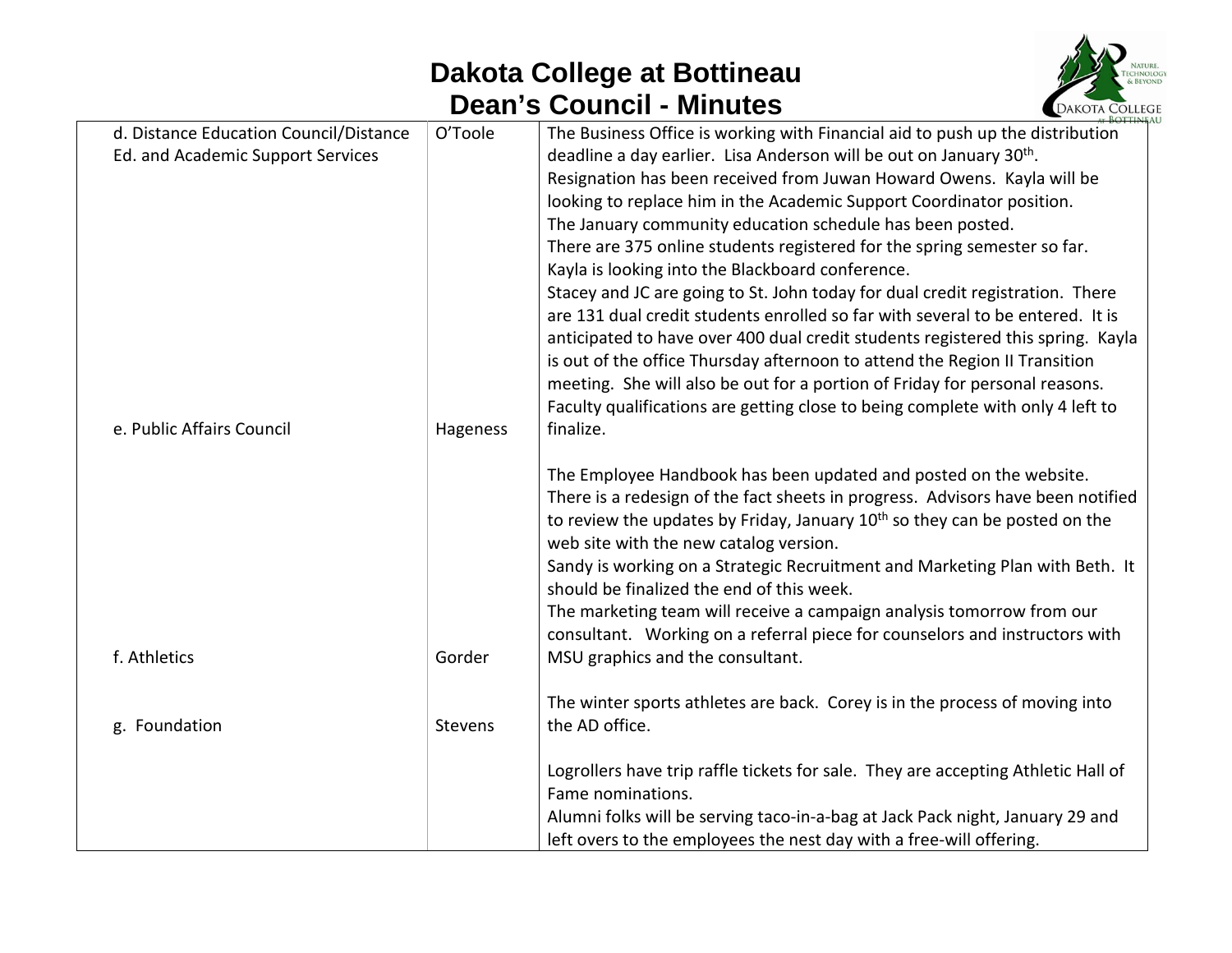

| h. Chancellor's Cabinet / Dean's Update         | Migler | The father daughter dance is the afternoon of February 9, 2020.<br>The Capital Campaign for Old Main has done well in December. There is<br>\$300,00 in verbal commitments received so far. The campaign folks will be<br>out visiting businesses over the next few weeks.<br>There are several facility projects that have been worked on over the holiday<br>break. This includes:<br>• New floor in the team room<br>• Football building lockers moved to the team room.<br>• Locker rooms received healthy floor covering<br>Locker room benches in process of being re-stained and varnished.<br>Touchup painting throughout all the buildings<br>• Physical plant and Milligan Hall entrances have carpet squares mats<br>instead of a rug |
|-------------------------------------------------|--------|--------------------------------------------------------------------------------------------------------------------------------------------------------------------------------------------------------------------------------------------------------------------------------------------------------------------------------------------------------------------------------------------------------------------------------------------------------------------------------------------------------------------------------------------------------------------------------------------------------------------------------------------------------------------------------------------------------------------------------------------------|
|                                                 |        | Dr. Migler is meeting with the Bottineau County Commissioners later this<br>morning to request scholarship dollars.                                                                                                                                                                                                                                                                                                                                                                                                                                                                                                                                                                                                                              |
|                                                 |        | Request for proposal has been published for an architectural affirm for the<br>dining hall. Proposals are due January 20, 2020.                                                                                                                                                                                                                                                                                                                                                                                                                                                                                                                                                                                                                  |
|                                                 |        | Dr. Migler asked for the Council to consider a graduation speaker. Also, any<br>honorary degree request needs to be made to the Board in March, deadline<br>for submission is February 12, 2020.                                                                                                                                                                                                                                                                                                                                                                                                                                                                                                                                                 |
| 3. Other<br>a. DCB Planning for the FY21 budget | Migler | <b>Click Here for Attachments</b><br>A timetable for the annual budgeting process will be set up. Would like to<br>have the budget submitted to Dean's council by March 1. The process will<br>begin with instructions to departments through the department directors.<br>This instruction will assist them with determining their on-going and new                                                                                                                                                                                                                                                                                                                                                                                             |